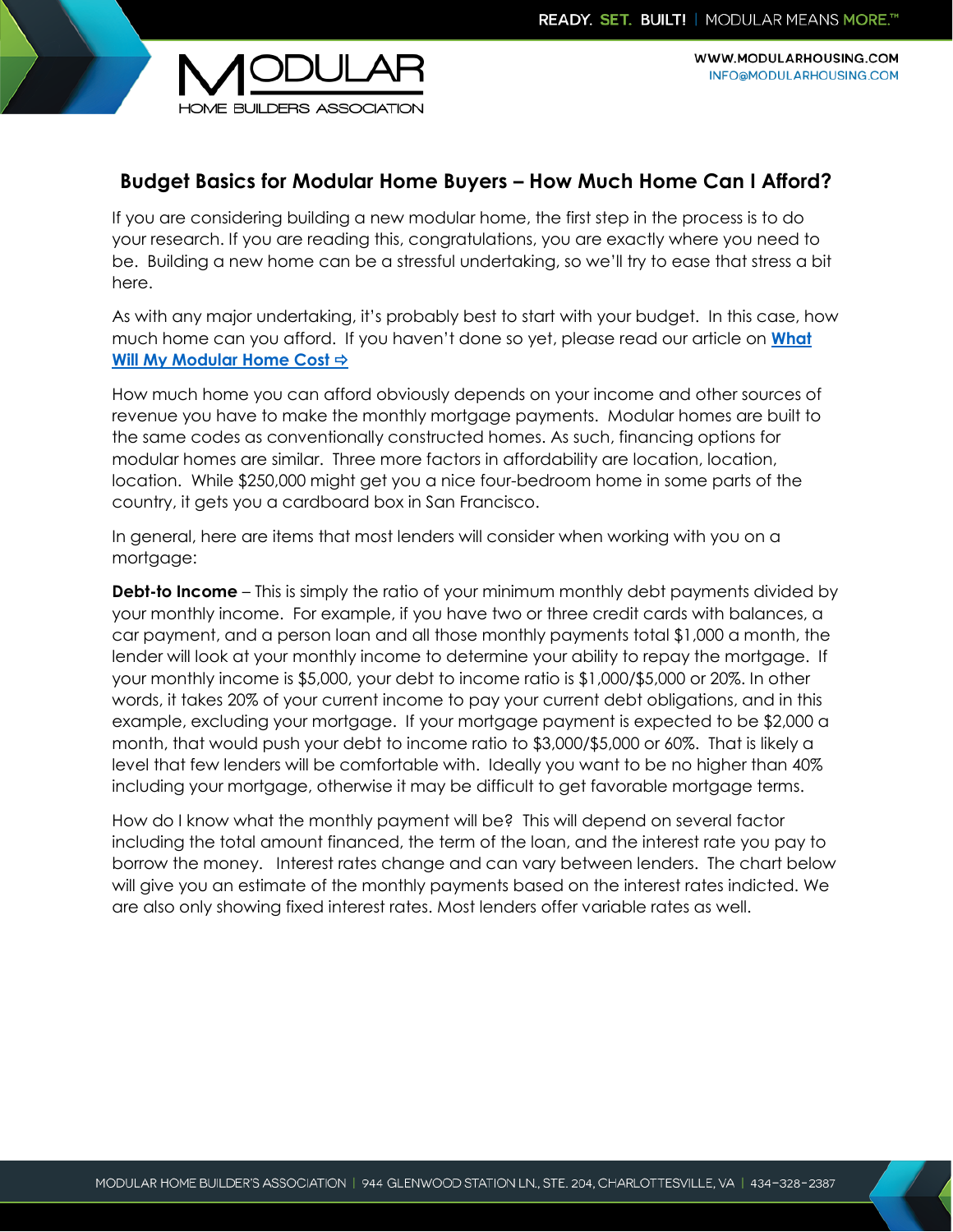

WWW.MODULARHOUSING.COM INFO@MODULARHOUSING.COM

| Amount<br>financed | 15 year<br>fixed loan<br>@ 4% | 20 year<br>fixed $@$ 4% | 30 year<br>fixed $@$ 4% |
|--------------------|-------------------------------|-------------------------|-------------------------|
| \$100,000          | \$844                         | \$710                   | \$582                   |
|                    |                               |                         |                         |
| \$150,000          | \$1,630                       | \$1,430                 | \$1,237                 |
| \$200,000          | \$2,000                       | \$1,733                 | \$1,476                 |
| \$250,000          | \$2,370                       | \$2,036                 | \$1,714                 |
| \$300,000          | \$2,740                       | \$2,339                 | \$1,953                 |
| \$350,000          | \$3,109                       | \$2,642                 | \$2,192                 |
| \$400,000          | \$3,480                       | \$2,945                 | \$2,430                 |

So from our previous example and using the chart above, you can see that a mortgage payment of around \$750 a month will make your debt to income ration around 35% (\$1,750/\$5,000 = .35), meaning you are not going to be able to but much "house" given your current situation. But if you pay off that car and those credit cards (always a good idea!) you can improve your home buying power and open up more options.

**Down Payment** -This is perhaps the biggest hurdle to overcome when considering a new home. In years past, lenders loaned money to buyers with little money down and with questionable debt to income ratios. Then the housing market crashed! Lenders are more cautious and selective today when it comes to mortgages. While there are lenders and programs available for first time home buyers and down payment assistance, generally speaking you should plan on having about 20% of your home's value as a down payment. That lowers the amount you will need to borrow and reduces or eliminates other expenses such as private mortgage insurance or PMI. PMI is a monthly expense added to your regular mortgage payment if you put less than 20% of the homes appraised value down to protect the lender.

**Credit Score** – Your "FICO" score is likely the first thing a lender will ask for or check. Its best to be straightforward and honest with your lender if your credit is less than desirable, as they will find out soon enough. So what is FICO and what is a good score? There are three major credit scoring entities used by a vast majority of lenders in the U.S. – Equifax, Experian, and TransUnion. Your FICO score is based on credit information that one or more of these credit agencies provide to lenders. Information is based in part on how much debt you currently have, you past payment history on that debt and the length of your credit history. Scores range between 300-850, with 850 being the absolute best.

Generally, if your score is 750 or above, you are in good shape. You have proven that you can pay your obligations in a timely manner and you are likely to repay your new obligation. Anything over 700 is considered a good score and will be acceptable to most lenders. A score of 650-699 is average. You may still qualify for a loan, but there may be some other conditions applied. Generally, a score below 650 is going to be challenging for most traditional lenders. You may be required to have a co-signer on the mortgage if your score is marginal.